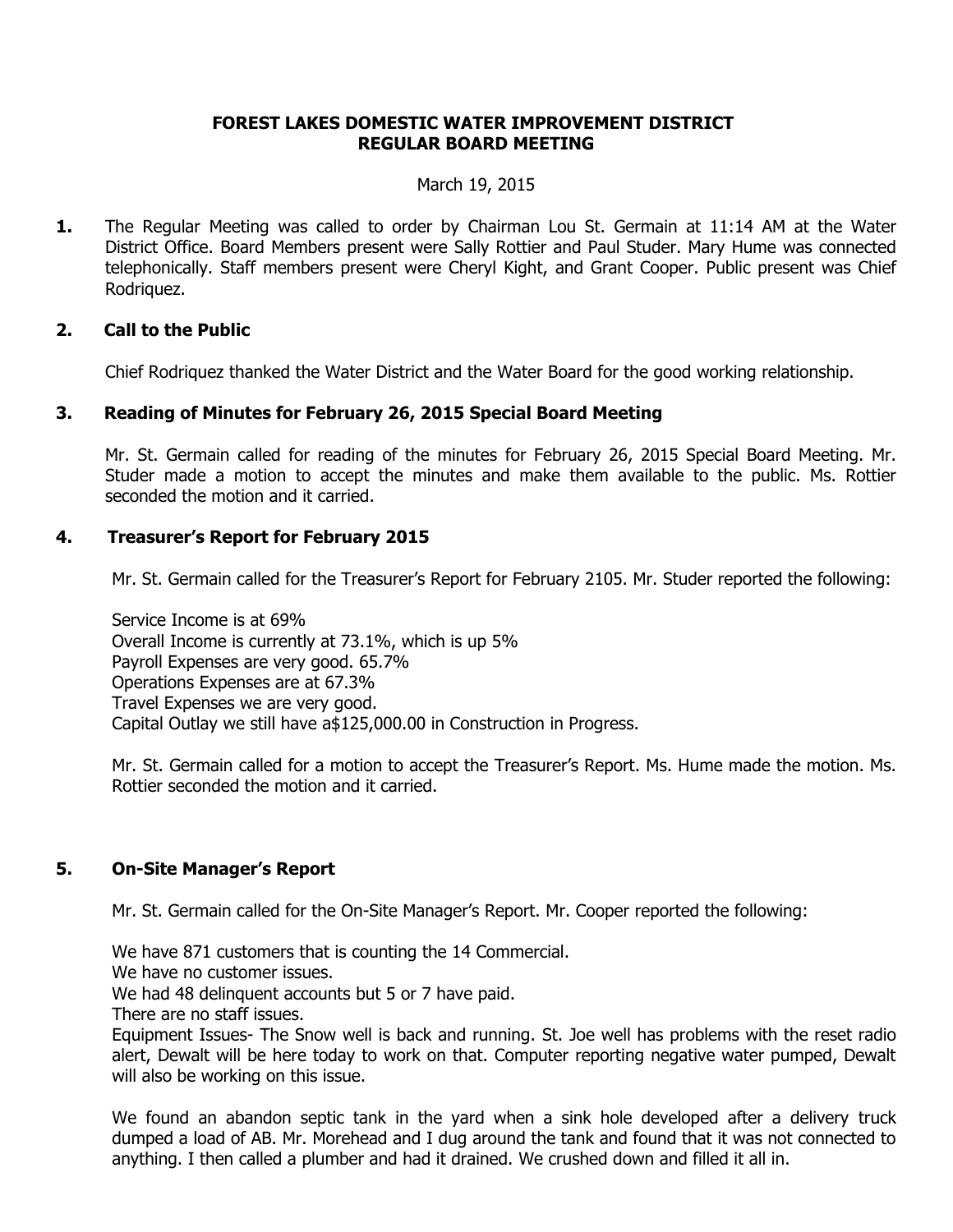Mr. Cooper said that he had figured the APS bill and Post Office well pumped 337,444 gals at a cost of \$.003. The bill was \$1,000.00 but that is for all the buildings at the Post Office. Y2K pumped 205,588 gals at a cost of \$.002. St. Joe pumped zero gals and only had the heater running the bill was \$592.19. Ms. Hume commented that is terrible. Mr. St. Germain asked if we could turn-off the heater in the winter. Mr. Cooper said no because there would be no moving water and the equipment would freeze. Mr. Cooper replied that it will be replaced. Ms. Hume asked what kind of heaters are they? Mr. Cooper said they are 220 watt wall heaters.

Mr. Cooper said that he had done an arsenic test on all the wells and the Post Office was 8 parts per billion, the Y2K was 4 parts per billion, and the St. Joe was 2 parts per billion. Mr. Studer said that way back we did a data sheet on the arsenic for each well and the Post Office was between 11-12 ppb that's why it had to be blended, the Y2K and the St. Joe were within the limits, and the Snow well was 21 ppb. Ms. Hume asked why has it changed. Mr. Cooper said it could be the environment around the water table has changed or we are sucking different water. Mr. Cooper continued that he would like to take samples at the wells and send them to Mohave Lab to verify that our test results were accurate. Mr. Cooper said that if the results are good then we would not have to blend the wells and we would reduce the electric bills. Mr. Cooper said that he would like to test all the wells for arsenic and send them to Mohave Lab, that way we would know for sure if we could stop blending. Mr. St. Germain said to go ahead and do it.

#### **6. New Business**

### **Discussion and Possible Approval of Pressure Monitoring Device**

Mr. St. Germain thinks we need it. Mr. Cooper asked if the board would want to do a high point and a low point. Ms. Hume said that she would do both, it doesn't cost any more does it? Mr. St. Germain said yes that each unit is \$2,500.00. Mr. Studer said that we are talking the location of the devices. Mr. Cooper said that he will get with Mr. Helms and get more information about location recommendations. Mr. Studer made a motion to have Mr. Cooper order one Pressure Monitoring Device. Ms. Rottier seconded the motion and it carried.

### **Discussion and Possible Decision on Capital Equipment Annual Update and Yearly Schedule**

Mr. Cooper said if the board likes it he will go ahead and get more information. Mr. St. Germain said that we will need prices of replacing the pumps and booster. Mr. Cooper said that he would get that information and clean up the reports.

### **7. Old Business**

#### **Discussion and Possible Decision on Master Plan**

Mr. Studer made a motion to accept the changes to the Master Plan as discussed in the work session be out in the Master Plan for approval in June. Ms. Hume seconded the motion and it passed.

#### **Discussion and Possible Decision on Rules and Regulations**

Mr. Studer said since there were no change there is no need for a motion. Mr. Cooper said that since we are not adding the credit card fees we don't have to do anything. The board agreed.